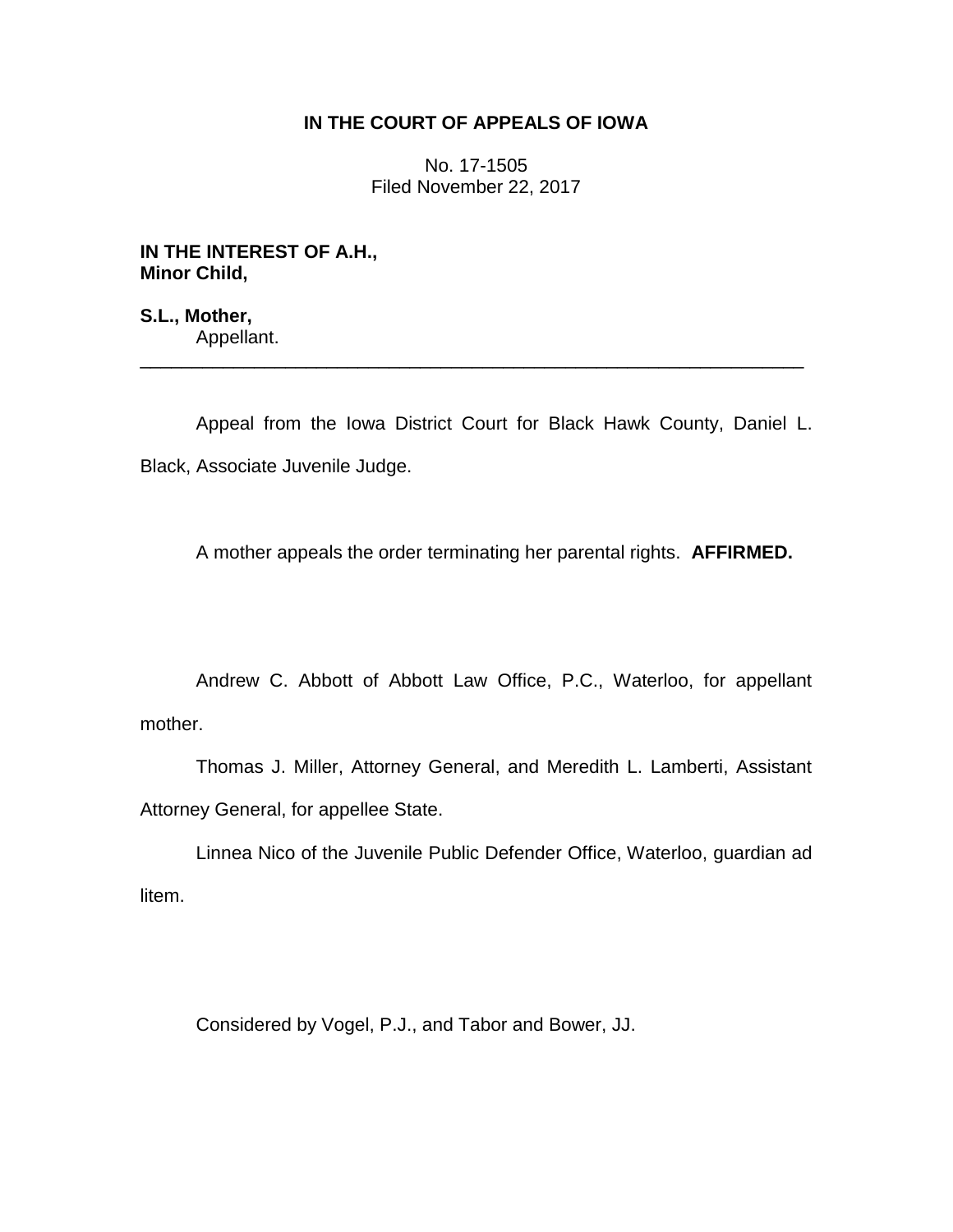**BOWER, Judge.**

 $\overline{a}$ 

A.H. was born in December 2009. The family came to the attention of the Iowa Department of Human Services (DHS) after reports the mother had relapsed with methamphetamine. The mother and father had previously had their rights terminated to A.H.'s older sibling in 2007. $1$  On April 29, 2016, A.H. was removed from his parents' care, adjudicated a child in need of assistance, and the mother's parental rights were eventually terminated in September of 2017.

The mother was not compliant with substance-abuse treatment and only partially compliant with mental-health treatment. In October 2016, the mother was charged with possession of a controlled substance and placed on probation. The mother failed substance-abuse treatment and was discharged. When she returned to the program after approximately a month, she participated for a few sessions but stopped attending. After moving several times the mother only participated in mental-health treatment, not substance-abuse treatment. In 2017, the mother missed a number of drug tests and those she did take were uniformly positive for methamphetamine.

The mother has been unable to secure stable housing or employment. Between the termination hearing and the hearing set for closing arguments, the mother's probation was revoked and at the time of the termination order, she was living in a residential treatment facility where A.H. could not reside.

 $1$  The father's parental rights were also terminated in the present case, but only the mother appeals.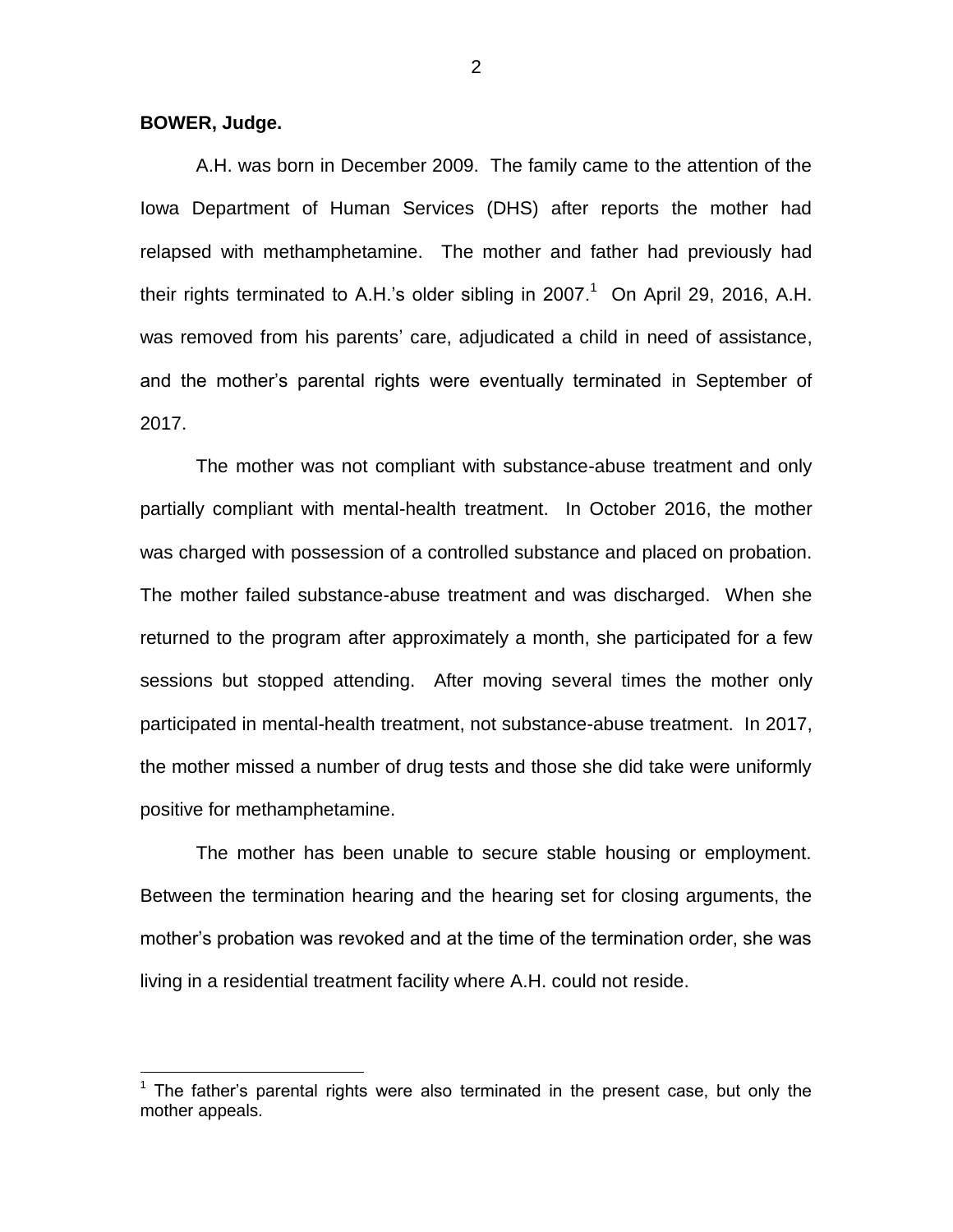During the case, A.H. was placed with the maternal aunt and uncle and has lived with them for more than a year. The mother progressed to semi-supervised and unsupervised visitation with A.H. before her probation was revoked. On September 9, 2017, the juvenile court terminated the mother's parental rights pursuant to Iowa Code section 232.116(1)(e), (f), (g), and (*l*) (2017). The mother now appeals.

The scope of review is de novo in termination cases. *In re D.W*., 791 N.W.2d 703, 706 (Iowa 2010). Clear and convincing evidence is needed to establish the grounds for termination. *In re J.E*., 723 N.W.2d 793, 798 (Iowa 2006). Where there is clear and convincing evidence, there is no serious or substantial doubt about the correctness of the conclusion drawn from the evidence. *In re D.D*., 653 N.W.2d 359, 361 (Iowa 2002). We give weight to the juvenile court's findings of fact but are not bound by them. *In re C.B*., 611 N.W.2d 489, 492 (Iowa 2000). The highest concern in termination proceedings is the best interests of the children. *In re L.L*., 459 N.W.2d 489, 493 (Iowa 1990).

When the juvenile court terminates a parent's rights on more than one ground, "we need only find termination appropriate under one of these sections to affirm." *In re J.B.L*., 844 N.W.2d 703, 704 (Iowa Ct. App. 2014). In order to terminate parental rights under section 232.116(1)(f), (1) the child must be four years old or older, (2) the child must have been adjudicated in need of assistance, (3) the child must have been removed from the home for at least twelve of the last eighteen months, or for the last twelve consecutive months with any period at home being less than thirty days, and (4) the child cannot be

3